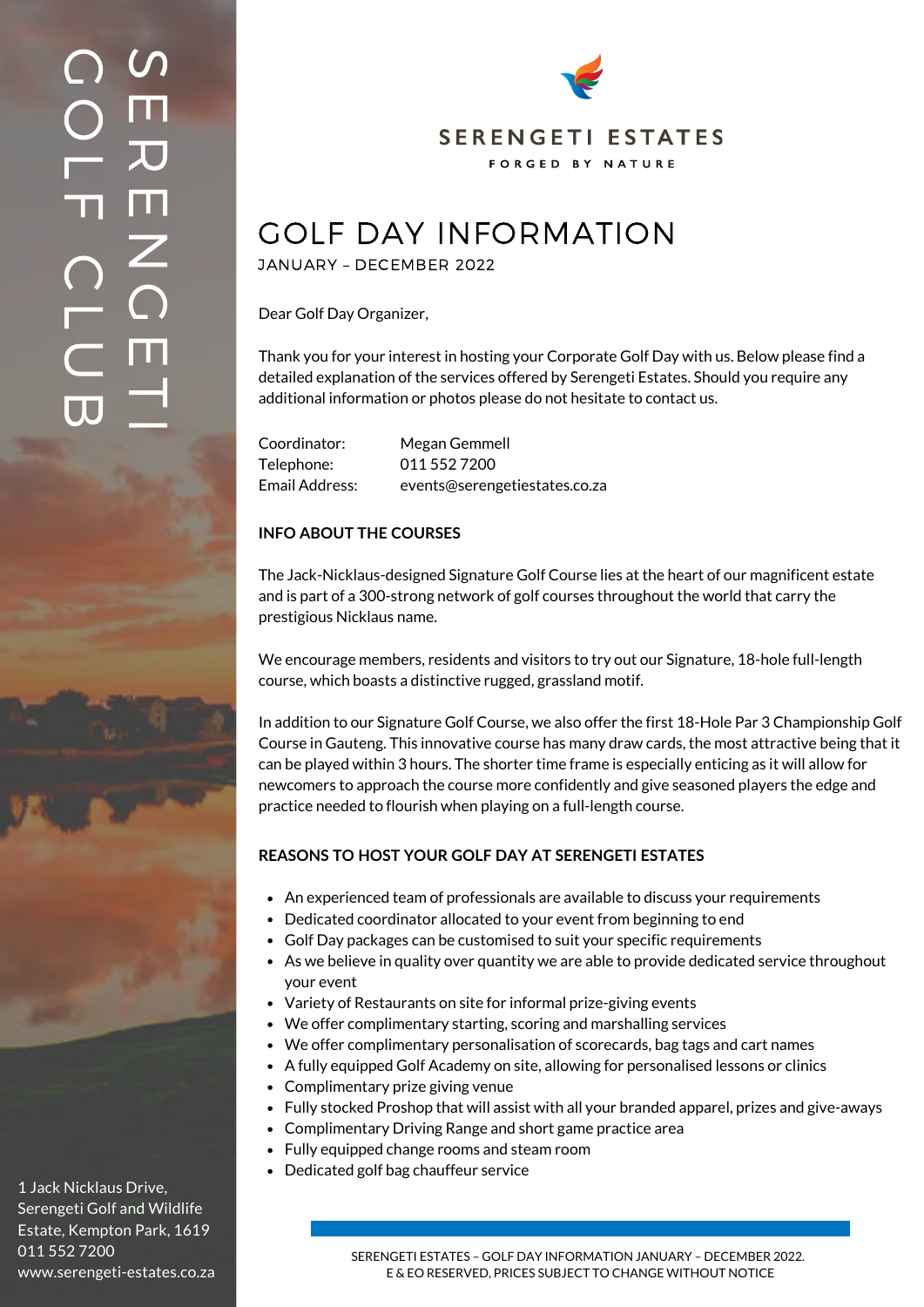

## **GOLF CARTS/CADDIES**

72 golf carts are available. Carts are reserved for the golfers. Should there not be a full field of golfers the remaining carts available can be reserved by the organizers, subject to availability and terms and conditions. We unfortunately do not have any or allow caddies or spotters at Serengeti Golf Club

#### **WAITER HIRE FEE**

A Waiter Service Fee for waiters manning the shelters as well as for the Prize Giving Dinner is charged and this will reflect on your quotation. This is not a gratuity.

#### **GRATUITY – BEVERAGE MASTER ACCOUNTS**

A 10% gratuity on all beverage master accounts will be charged. 100% of this charge is shared between the waiters who worked your Event as a gratuity. This will be added to your final invoice, an estimate will be added to your quotation.

#### **PRIZE-GIVING VENUE**

#### Complimentary venue included in your Golf Day

Our venues come standard with 1 x projector and screen per venue as well as a PA system. Should you require additional AV/IT this can be arranged and quoted as per your requirements. You are more than welcome to bring in your own equipment/supplier should you prefer. The prize giving venue is reserved for your guests up until 24h00. Last rounds are called at 23h00 and the last song played at 23h30. Clubhouse closure times are subject to the latest Covid-19 Level. The Clubhouse closes 1 hour prior to the curfew and the bar 2 hours prior to the curfew.

#### **ADDITIONAL SERVICES**

As part of our brand standard, we request the Tee Sheet from our clients 24 hours in advance to the start of the Golf Day. With this Tee Sheet we print personalized cart names and rules sheet. We also print, tee time, date and format of play on each score card. This score card is placed on the cart with a pencil for each guest; the rules sheet is attached to the score card for easy reference. Your company logo can be displayed on the cart names and rules sheet

#### **DRINK SHELTERS/MANNED HOLES**

All 18 Holes of both courses can be manned. Our Golf Ops Team will deliver 1 table and 2 chairs to each hole

Clients have 2 options for drink shelters – to either pay a R1000 corkage fee per hole which allows unlimited beverages and food to the hole or to order directly from the Club whom will deliver to the hole

1 Jack Nicklaus Drive, Serengeti Golf and Wildlife Estate, Kempton Park, 1619 011 552 7200 www.serengeti-estates.co.za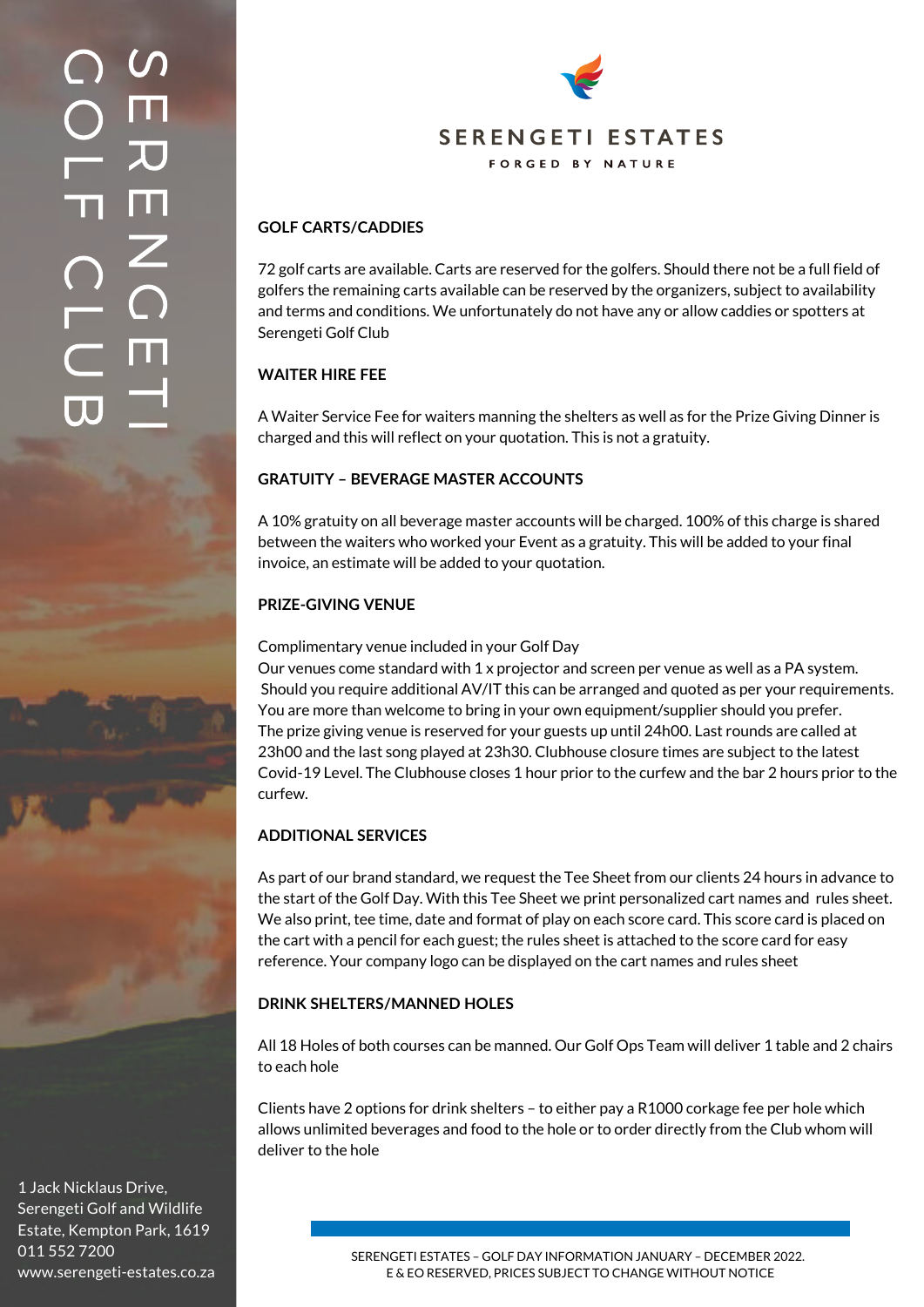## $\boldsymbol{\mathcal{S}}$ E  $\overline{\bm{\mathcal{L}}}$  $\blacksquare$  $\mathsf{Z}^+$  $\bigcap$  $\blacksquare$  $\overline{\phantom{0}}$ **Internet**  $\bigcirc$  $\bigcirc$ L  $\mathbf T$  $\bigcap$ L  $\subset$  $\overline{\mathsf{L}}$



## **TEE OFF TIMES**

- $\bullet$  Shotgun start: 08h00 11h00 (No later than 11h00 due to light in winter or afternoon thunder storms in summer)
- Two tee start: subject to numbers, please liaise directly with your coordinator

## **DRIVING RANGE/PUTTING GREEN**

Our driving range and putting green are available for your golfers to practice prior to play Golf balls are available on the driving range, complimentary

## **CATERING & BEVERAGES**

The Clubhouse offers a variety of menus. We can assist with Halaal and kosher catering but do require 72 hours' notice to arrange with our external supplier. Please note our kitchen is not Halaal. Our Chef is available should you wish to change one of the menus or create your own menus according to your requirements. All food and beverage needs to be supplied by the Clubhouse and no external catering is allowed. This includes snacks such as biltong, sweets, etc. (Unless a corkage fee has been paid for the manned hole on the course) Wine and Sparkling Wine may be brought in for the prize giving dinner a corkage fee will be charged. R75 per bottle

## **DRESS CODE**

- Only soft spiked golf shoes are permitted. Only golf attire may be worn on the course, no jeans are permitted.
- Caps are to be removed whilst inside a public area (Restaurant, halfway house, etc.)

## **VENUE GUIDLINES**

- The Clubhouse does have a generator which will automatically turn on within 1 minute
- The venues are wheel chair friendly
- Nothing may be stuck to any wall, door or furniture regardless of material used (sticky tape, prestik, etc.)
- All venues are non- smoking
- All venues are equipped with an aircon. In the event of mechanical failure, fans will be provided

## **HALFWAY HOUSE**

Halfway House is not included in the rates. Additional meals can be arranged for support staff. Halfway house can either operate on a cash or master account for your players. Our halfway house is equipped with a basic menu, beverages including beers & ciders, chocolates, chips and pastries

1 Jack Nicklaus Drive, Serengeti Golf and Wildlife Estate, Kempton Park, 1619 011 552 7200 www.serengeti-estates.co.za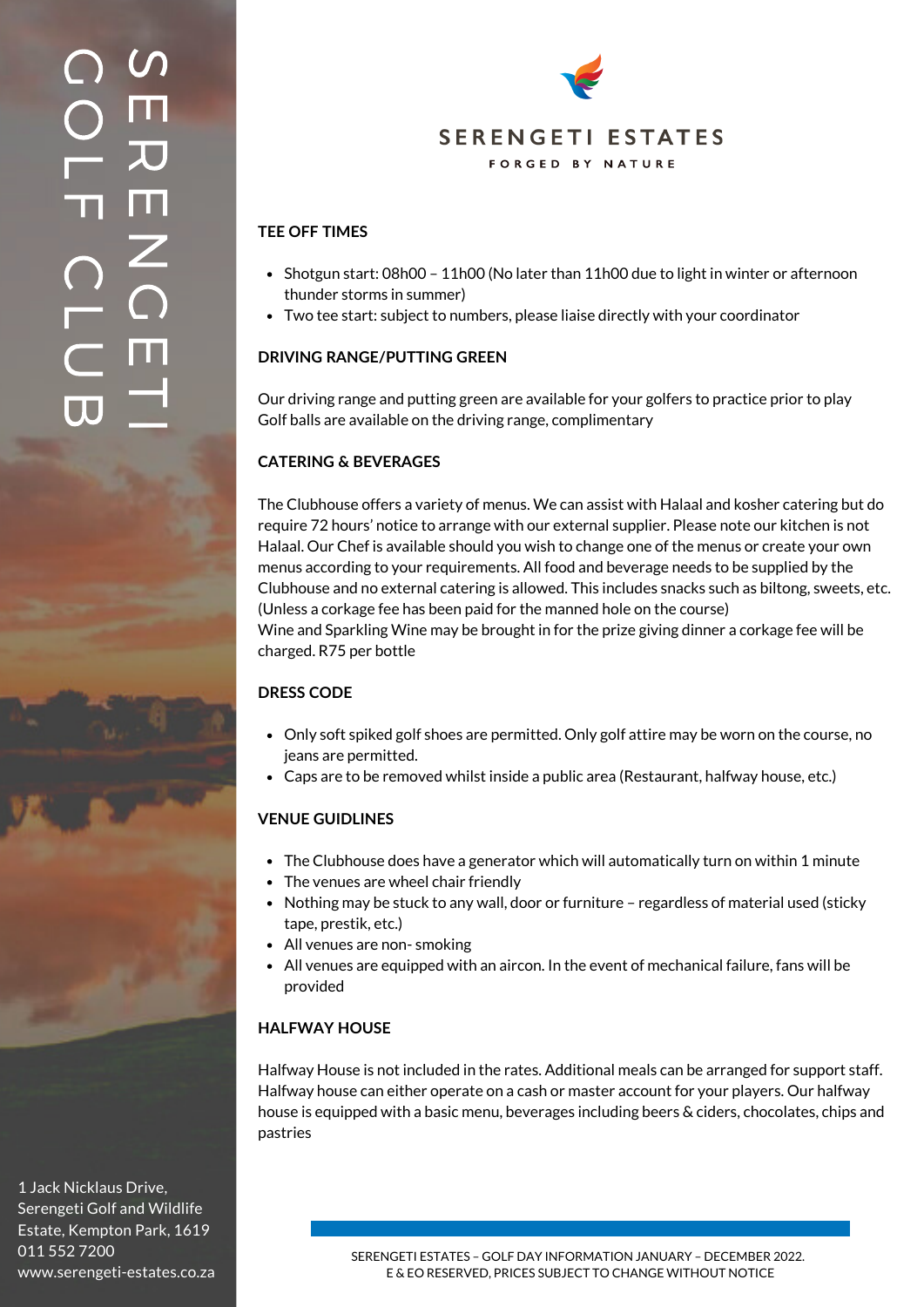

## **LIGHTNING POLICY**

Our lightning siren will sound when lightning is in the vicinity – as soon as the siren sounds play must stop. All golfers are to return to the Clubhouse until the Golf Director gives the go ahead to go back onto the course

## **CANCELLATION POLICY**

Please note that Serengeti reserves the right to charge a cancellation fee, which will be calculated as a percentage of your function as follows:

- Notice before 121 days prior to the function no cancellation fee
- Notice from 120 90 days prior 30% of the total cost
- Notice within 89 30 days prior– 50% of the total cost
- Notice within 29 or fewer days prior-100% of the total cost

Venue hire does not include waiter hourly rates Waiter Hire fee is NOT a gratuity All prices include VAT All prices are subject to change; please refer to your quotation (valid for 7 days) E & EO Reserved

## **COVID-19**

- Masks are to be worn at all times
- Sanitisation points are situated at all entrances and exits
- Serengeti Golf Club reserves the right to adjust operating times, capacity's and facilities at any time based on the current Level and Regulations stipulated by the Government

#### **CASHLESS ENVIRONMENT**

Please kindly note that we are a cashless environment.

## **TRUCKS**

No trucks will be allowed onto the golf course without prior arrangement and permission from the club. Once permission is granted the truck may only drive onto the course with an escort from the Golf Club. Bakkies and cars may be used to get to the holes but at all times must remain on the cart paths.

1 Jack Nicklaus Drive, Serengeti Golf and Wildlife Estate, Kempton Park, 1619 011 552 7200 www.serengeti-estates.co.za